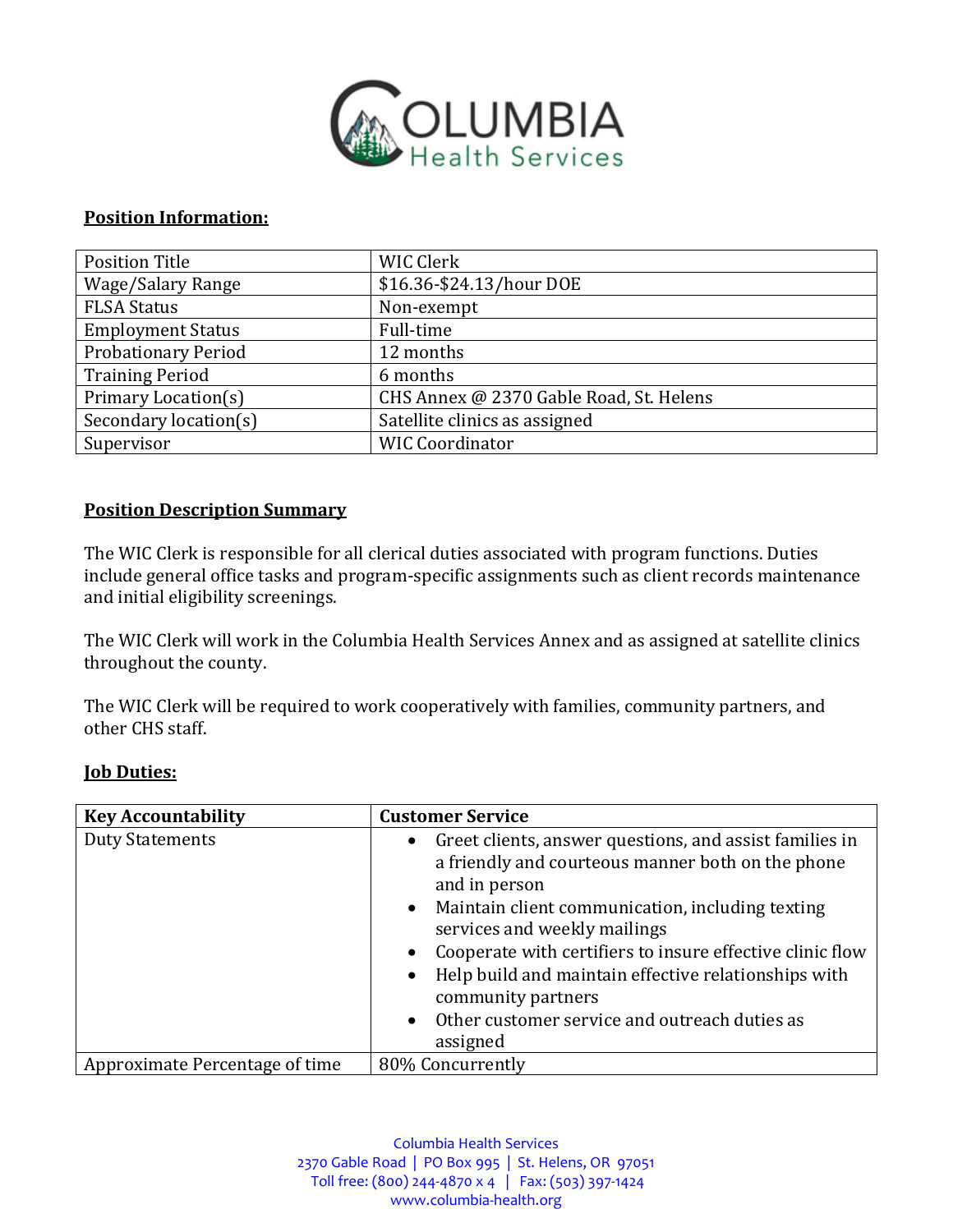

| <b>Key Accountability</b>      | <b>Technology Literacy</b>                                                                                                                                                                                                                                            |  |  |  |
|--------------------------------|-----------------------------------------------------------------------------------------------------------------------------------------------------------------------------------------------------------------------------------------------------------------------|--|--|--|
| <b>Duty Statements</b>         | Proficient in TWIST, the state-wide WIC computer<br>$\bullet$<br>program<br>Proficient in other work-related technology including<br>$\bullet$<br>Shopify and WIC Direct                                                                                              |  |  |  |
|                                | Maintain client texting services<br>$\bullet$                                                                                                                                                                                                                         |  |  |  |
|                                | Maintain social media pages<br>$\bullet$<br>Participate in on-going trainings as needed                                                                                                                                                                               |  |  |  |
| Approximate Percentage of time | 80% Concurrently                                                                                                                                                                                                                                                      |  |  |  |
| <b>Key Accountability</b>      | <b>Trainings &amp; Competencies</b>                                                                                                                                                                                                                                   |  |  |  |
| <b>Duty Statements</b>         | The WIC Clerk will complete trainings and demonstrate<br>competencies in:<br>Program overview and integrity<br>Communication<br>$\bullet$<br>Multicultural awareness<br>$\bullet$<br>Critical thinking<br>$\bullet$<br>Community resources and referrals<br>$\bullet$ |  |  |  |
| Approximate Percentage of time | 20%                                                                                                                                                                                                                                                                   |  |  |  |

Expectations for all WIC and CHS staff include:

- Ability to work well with internal (coworkers, patients, clients) and external (community partners) people is essential
- Utilization of agency tools and resources to maximize efficiency is critical (Google calendars, online order requests, email lists, etc.)
- Shall uphold the code of ethics in every interaction
- Shall represent CHS professionally by being prepared, arriving on time, being engaged in the activity, and communicating factual information
- Must participate in all relevant site reviews
- Take responsibility for requesting additional training needs immediately
- Expected to keep workspace functional, sanitary & presentable for others to use
- Attend monthly staff meetings and quarterly program meetings.
- Maintain strict confidentiality of all patient information at all times.
- Other duties as assigned.

| Minimum Education Level                       | High school diploma or GED equivalent                   |  |
|-----------------------------------------------|---------------------------------------------------------|--|
| Required                                      |                                                         |  |
| Minimum experience level                      | Basic secretarial skills are required for hire. Further |  |
| required                                      | program-specific training will be provided. Additional  |  |
|                                               | trainings will be assigned as needed.                   |  |
| Amount of supervision received by   As needed |                                                         |  |